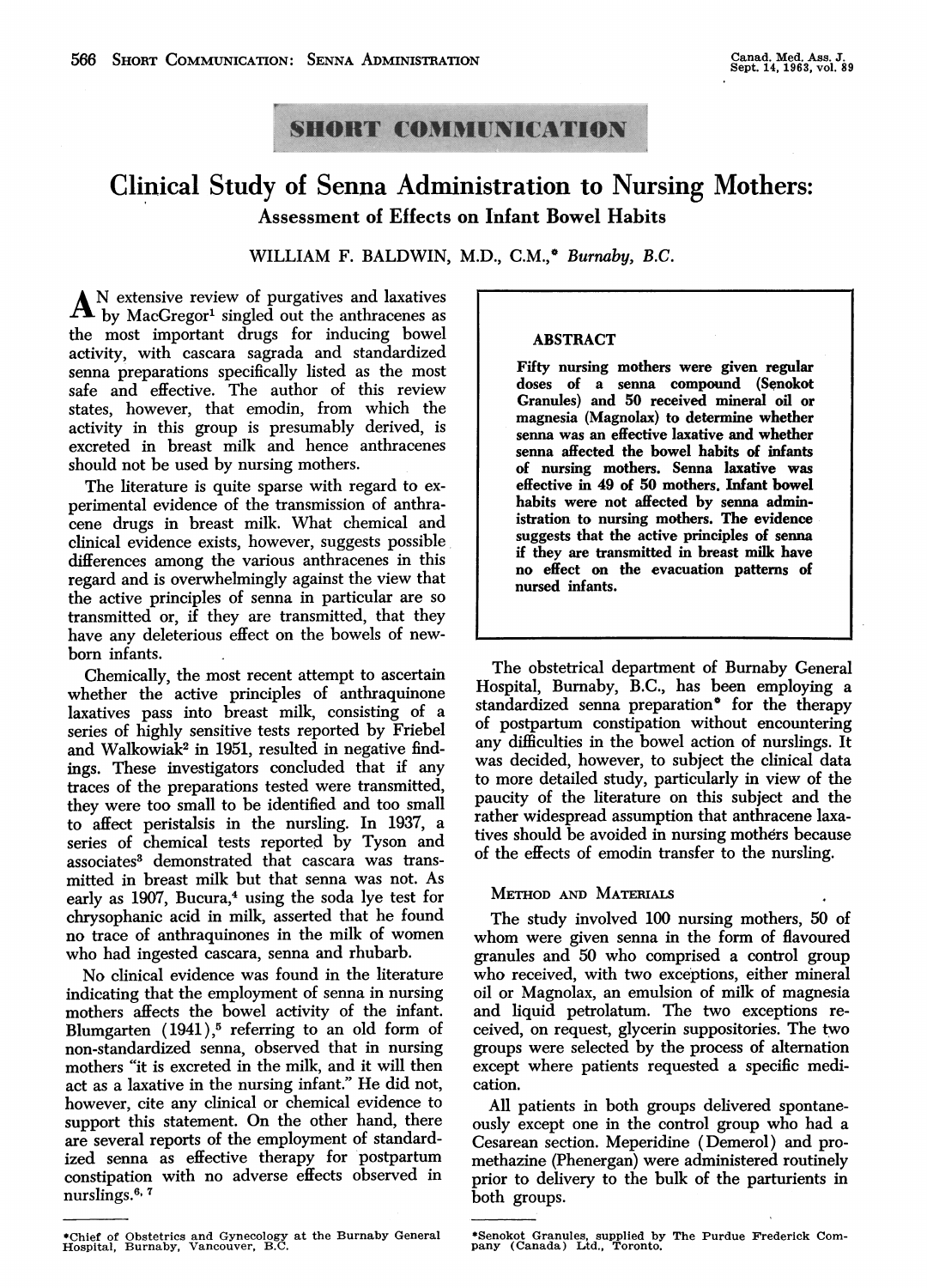The group who received senna consisted of six primaparas, 26 with one to two children, and 18 with three to five children. The control group contained no primaparas; 33 had one to two children, 14, three to five children, and three had more than five children. Among the groups receiving senna, assessment of bowel patterns prior to pregnancy revealed five patients with a history of constipation and 45 with normal habits. In the control group there was one patient with a history of constipation, one with a questionable history, and 48 who reported normal bowel habits.

In the main, patients in the senna group received one level teaspoonful of the' granules, or the total active constituents of 450 mg. of the cassia acutifolia pod, either in the morning or at bedtime of the first postpartum day. If there was no evacuation or inadequate evacuation the next day, another teaspoonful was administered at bedtime. Subsequent administrations, consisting of either half a teaspoonful or a teaspoonful chiefly at bedtime, depended upon bowel response. The control group followed a similar regimen, receiving a tablespoonful of either mineral oil or Magnolax in place of the senna.

All of the infants in both groups received supplemental feedings, either from the day of delivery or the first postpartum day, chiefly in the form of dextromaltose followed by Pablum, except for one infant in the senna group who required no supplemental feeding. In the control group, two infants received parenteral penicillin-streptomycin daily. In the senna group, seven infants received a synthetic vitamin K preparation and three others were gfven chloramphenical (Chloromycetin) and penicillin parenterally. Two of the latter had exchange transfusions because of erythroblastosis, and the third required resuscitation on the third day.

From birth, records were kept of infant bowel movements, including the number of stools, quality and colour. After elimination of the meconium, up to six bowel movements a day was adjudged normal.8 More important than the number of movements in evaluating the results, however, was the quality of the stool, which in breast-fed infants is normally quite soft, of a salve-like consistency, and tends to be yellow or gold in colour.9

### **RESULTS**

All infant stools in both groups were within the normal range of consistency. In the control group, one infant had a single foul-smelling brown stool on the third day; and in the senna group the stools of two infants were somewhat looser than the others on one occasion each, but still of sufficient consistency to be evaluated as normal breast-fed infant stools. All but one infant in the senna group had six stools or less in any one day. The single exception was an infant with seven movements on the day after the mother's initial ingestion of senna. All movements were of normal consistency and colour.

No effort was made to determine the immediacy of the effects of various medications in the mothers. In the senna group, 44 of 48 for whom stool records were available had normal stools with administration of senna alone while in the hospital, one had diarrhea, one required an enema and two received suppositories prior to their first movements. Of those in the control group, 23 of 30 for whom stool records were available had normal bowel movements with the primary control medication only; five required suppositories when there was no response to mineral oil or magnesia (Magnolax); one responded to magnesia after failure of evacuation with mineral oil, and one had diarrhea.

Probably because of the palatability factor, the greater readiness with which the senna was accepted was impressive.

### **COMMENT**

This type of clinical study cannot by its very nature determine definitively whether there is actual transmission of emodin in breast milk. It can determine only whether or not infant bowel patterns are significantly affected. The results indicated that they are not so affected. This could be because there is actually no transfer of emodin, or because the amount transferred is too small to produce a significant effect.

It is also possible that the senna principles exert their influence in a manner which causes them to be inert under the particular conditions of the infant bowel. These active principles exert their specific effect in the large bowel following cleavage of the senna glycosides by enzymatic action of  $\overline{E}$ .  $\text{coli},^{10}$  which is the predominant inhabitant of the normal adult colon. $^{11}$  In nursing infants, however, the prominent flora are Gram-positive bacilli of the Lactobacillus acidophilus group, which are not replaced by Gram-negative bacilli of the colon bacillus group until after the child is weaned.<sup>11</sup> It is thus entirely likely that, even if there is a transfer of emodin in breast milk, it cannot exert any influence on the bowel pattern of the nursing infant. Whether or not this is so, the current study confirms the experience of others, previously cited, that ingestion of senna by nursing mothers does not have any observable effect on the infant bowels.

### SUMMARY AND CONCLUSION

One hundred parturients, all nursing mothers, were subjected to a clinical study to determine whether senna, a useful laxative in the treatment of postpartum constipation, affects infant bowel patterns through transfer of the drug's active principles in breast milk. The subjects were divided randomly into two groups of 50 each, one of which received senna starting with the first postpartum day, and the other mineral oil or magnesia (Magnolax). Careful records of infant bowel movements were kept, including the number per day, quality and colour. All infants in both groups demonstrated normal bowel patterns. While the study could